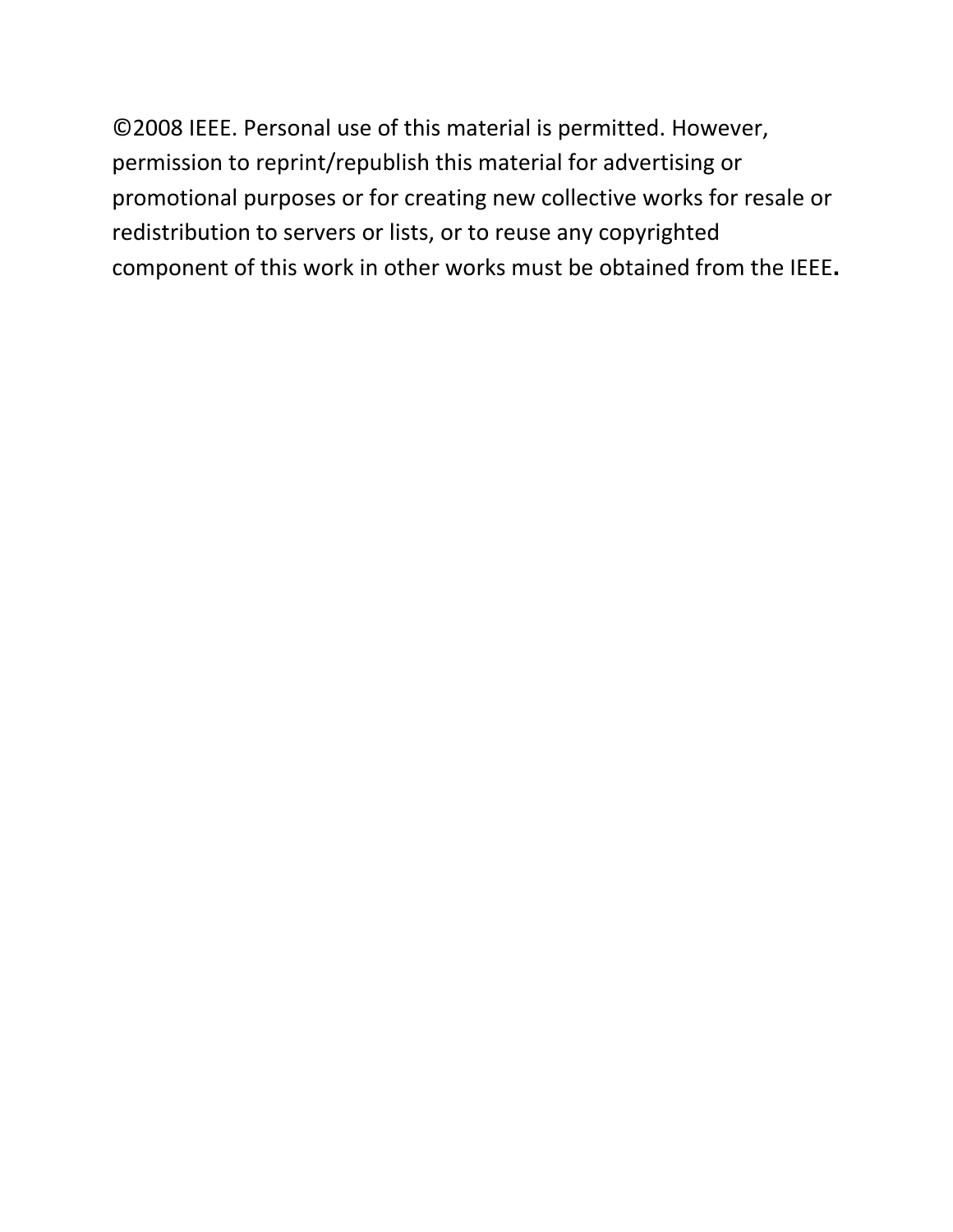# **U3 – mining unordered embedded subtrees using TMG candidate generation**

Fedja Hadzic, Henry Tan, Tharam S. Dillon,

*Digital Ecosystems and Business Intelligence Institute, Curtin University of Technology, Perth, Australia {fedja.hadzic, henry.tan, tharam.dillon}@cbs.curtin.edu.au* 

## **Abstract**

*In this paper we present an algorithm for mining of unordered embedded subtrees. This is an important problem for association rule mining from semistructured documents, and it has important applications in many biomedical, web and scientific domains. The proposed U3 algorithm is an extension of our general tree model guided (TMG) candidate generation framework and it considers both transaction based and occurrence match support. Synthetic and real world data sets are used to experimentally demonstrate the efficiency of our approach to the problem, and the flexibility of our general TMG framework.* 

## **1. Introduction**

Semi-structured documents such as XML possess a hierarchical document structure, where an element may contain further embedded elements, and each element can be attached with a number of attributes. It is therefore frequently modeled using a rooted ordered labeled tree. The task of frequent subtree mining is to extract all subtree patterns from a tree database, that occur at least as many times as the user specified minimum support threshold. Frequent subtree mining algorithms have many important applications in areas such as Bioinformatics, Web mining, scientific data management, and in other domains where the knowledge can be modeled using a rooted ordered labeled tree. For example, Web logs can be effectively represented using XML documents [1], and a frequent subtree mining algorithm can be used to extract informative substructures that can be very useful for determining common user activity and interests [2]. Other interesting application is mining of online biological databases, and the work presented [3] demonstrated the potential of discovering useful patterns from a protein ontology database.

 Even though the tree structures underlying semistructured data sources are ordered, interesting associations or queries are commonly based on unordered trees since the ordering among sibling data objects may not be of great importance to the user and is often not available. Our work in the area of frequent subtree mining is characterized by the Tree Model Guided (TMG) candidate generation [4, 5, 6] which utilizes the underlying model of the data structure for efficient candidate subtree generation. This nonredundant systematic enumeration technique ensures that all the candidate subtrees generated are valid, in the sense that they conform to the actual tree structure of the data. While in our previous works the focus was on ordered induced/embedded [4, 5] and unordered induced subtrees [6], in this paper we present an algorithm for mining of unordered embedded subtrees. The main difference between an induced and an embedded subtree is that, while an induced subtree keeps the parent-child relationships from the original tree, an embedded subtree allows a parent in the subtree to be an ancestor in the original tree. In other words, an embedded subtree generalizes the definition of an induced subtree by preserving ancestordescendant relationships. Mining of embedded subtrees is a much more difficult problem than mining of induced subtrees, as it is necessary to examine several levels within a tree to identify the embedded subtree. It is important to be able to mine embedded subtrees in order to discover interesting relationships between the data objects embedded deeply in the tree database. Previous results in the ordered case [2, 4, 5] indicate that the complexity of mining embedded subtrees is much higher. Therefore, this extension is clearly a nontrivial extension which leads to a strong generalization.

The contributions of this paper are as follows. We present an extension to our general TMG framework to mine unordered embedded subtrees. The space efficiency of our general TMG framework is improved with an adjustment of the representative structure. The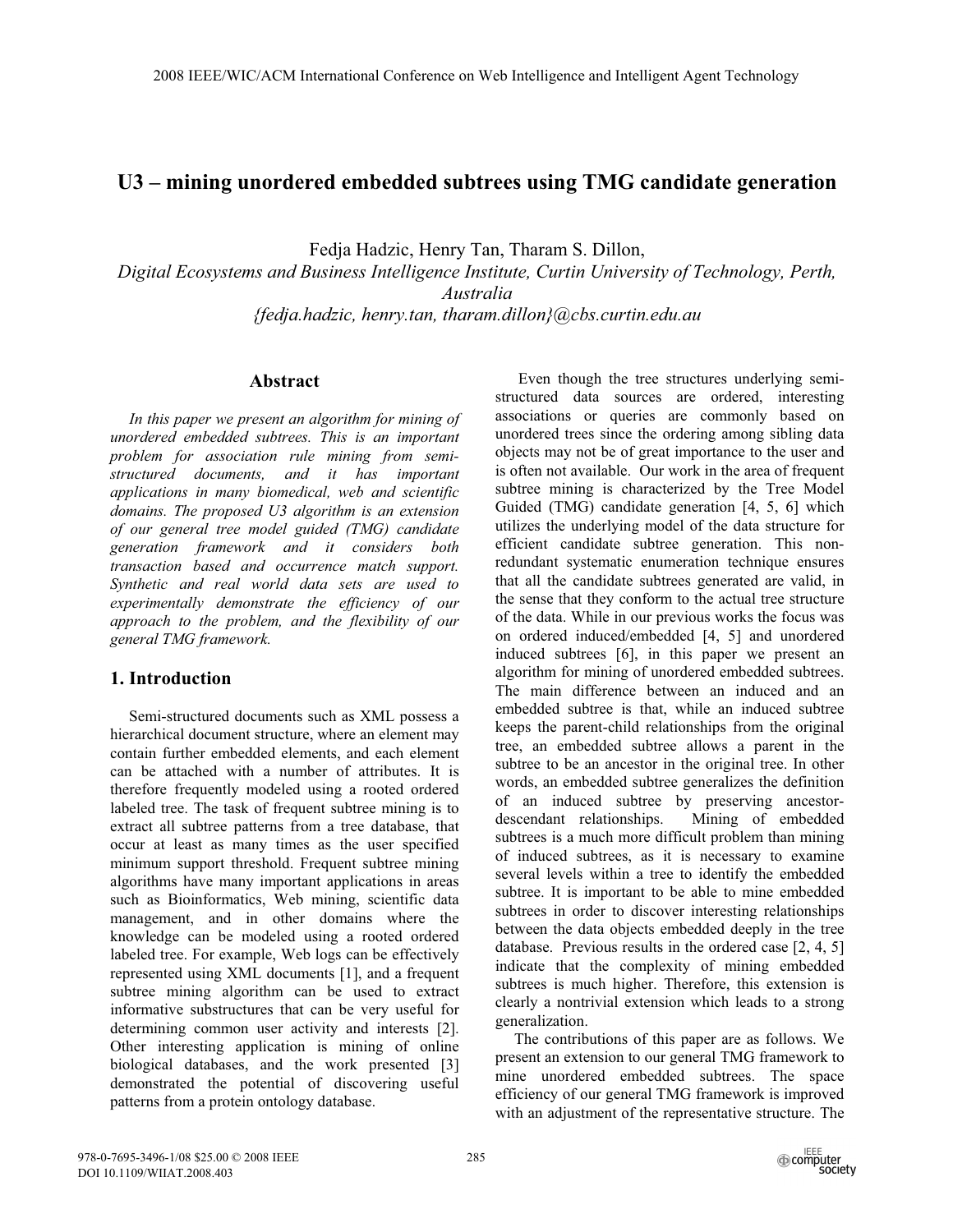representative structure used previously in our TMG framework, was efficient and conceptually simple for enumerating candidate subtrees. However, as a tradeoff the structure was not very space efficient since the information about the descendant nodes was stored for every node of the database tree. This can be an issue when processing a very large tree database. In this paper we improve the space efficiency property of the representative structure by using the dictionary of traversal of nodes in conjunction with the list structure. With this optimization, the information necessary for candidate subtree enumeration is available without the trade-off for space efficiency. A substantial saving of the memory is achieved and this aspect will be demonstrated in the experiments. The proposed algorithm is evaluated by comparing it with the SLEUTH [7] algorithm, which is to the best of our knowledge the only existing algorithm that extracts a complete set of unordered embedded subtrees. In Section 2 we discuss some general tree concepts and define the problem. The proposed U3 algorithm is described in Section 3. Section 4 overviews some related work to unordered subtree mining. An experimental evaluation of our algorithm is given in Section 5. Section 6 concludes the paper.

## **2. Tree Concepts and Problem Definition**

A tree *T* is an acyclic connected graph with the node at the top defined as the *root[T]*. The *Paren*t of node *v* (*parent[v])* is defined as its predecessor. Two nodes that share the same parent are referred to as *sibling nodes*. The fan-out or degree of a node corresponds to the number of children of that node. A *leaf node* is a node without a child; otherwise, it is an internal node. A path from vertex  $v_i$  to  $v_j$ , is defined as the finite sequence of edges that connects  $v_i$  to  $v_j$ . The length of a path *p* is the number of edges in *p*. If *p* is an ancestor of  $q$  and  $q$  is a descendant of  $p$ , then there exists a path from *p* to *q*. The *rightmost path* (RMP) of T is defined as the (shortest) path connecting the rightmost leaf with the root node. The *Depth/level* of a node is the length of the path from root to that node. The *size* of a tree equals to the total number of nodes in the tree. In this paper, the term 'k-subtree' refers to a subtree that consists of k number of nodes. A tree can be denoted as  $T(V,L,E)$ , where (1) V is the set of vertices or nodes;  $(2)$  *L* is the set of labels of vertices, for any vertex  $v \in V$ ,  $L(v)$  is the label of *v*; and (4)  $E =$  $\{(x,y) | x,y \in V\}$ is the set of edges in the tree. In a labeled tree, there is a labeling function mapping vertices to a set of labels and a label can be shared among many vertices.

Given a tree  $S = (V_S, L_S, E_S)$  and tree  $T = (V_T, L_T, E_T)$ , *S* is an *unordered embedded subtree* of *T*, iff (1)  $V_s \subseteq$  $V_T$ ;(2)  $L_S \subseteq L_T$  and  $L_S(v) = L_T(v)$ ; (3) if  $(v_1, v_2) \in E_S$  then *parent(v<sub>2</sub>)* =  $v_1$  in *S* and  $v_1$  is ancestor of  $v_2$  *in T.* An *ordered* subtree would preserve the left to right ordering of sibling nodes in the original tree while in an unordered subtree the order of the sibling nodes (and the subtrees rooted at those nodes) can be exchanged and the resulting subtree would be considered the same. This causes the enumeration and counting of unordered subtrees more difficult since each enumerated subtree needs to be ordered into one logical and consistent form, so that all its variants that have different order among sibling nodes are considered as the same subtree. The group of possible trees obtained by permuting the sibling nodes in all possible ways is referred to as the automorphism group of a tree [7]. During the pre-order traversal of a tree database, ordered subtrees are generated by default. One tree needs to be selected to uniquely represent the unordered tree. This selected tree is known as the canonical form (CF) of an unordered tree. Generally speaking, CF of an entity is a representative form (or a function) for which many equivalent variations of an entity can be represented (mapped) into one standard, conventional, logical form in a consistent manner [8, 9]. Within the algorithm proposed in this paper, the depth-first CF (DFCF) proposed in [8] is used to uniquely map each subtree, and it can be formally explained as follows:

Given two trees  $T_1$  and  $T_2$ , with root[T<sub>1</sub>] = r<sub>1</sub> and root[T<sub>2</sub>] = r<sub>2</sub>, let descendants(r<sub>1</sub>): {c<sub>1</sub>,...,c<sub>m</sub>} be the set of descendants of node  $r_1$  and descendants $(r_2): \{c_1, \ldots, c_n\}$  be the set of descendants of node  $r_2$ , ordered according to the pre-order traversal. Note that these sets can also contain the special backtrack symbol to indicate the backtracking during the traversal of the descendant nodes. Let  $ST_x(r)$ denote the subtree of tree  $T_x$  with root node r, and |descendants(r)| denote the number of descendants of node r. The label $(c_i)$  < label $(c_i)$  if label $(c_i)$ lexicographically sorts smaller than label  $(c<sub>i</sub>)$ , and so  $T_1 < T_2$  iff:

- a) label(r1) < label(r2) or,
- b) if label(r1) = label(r2) and  $|descendants(r1)| =$ m,  $|descendants(r2)|=n$ , then either:
	- i.  $\forall$  1  $\leq i \leq j \leq min(m,n)$  there exist j such that  $ST_1(c_i) = ST_2(c_i)$  and  $ST_1(c_j) < ST_2(c_j)$
	- ii. m $\leq n$ ,  $\forall$  1 $\leq i \leq m$  and m $\leq n$ ,  $ST_1$ (ci) =  $ST_2$ (ci)

Transaction-based and occurrence match support definitions exist to count the occurrences of a subtree.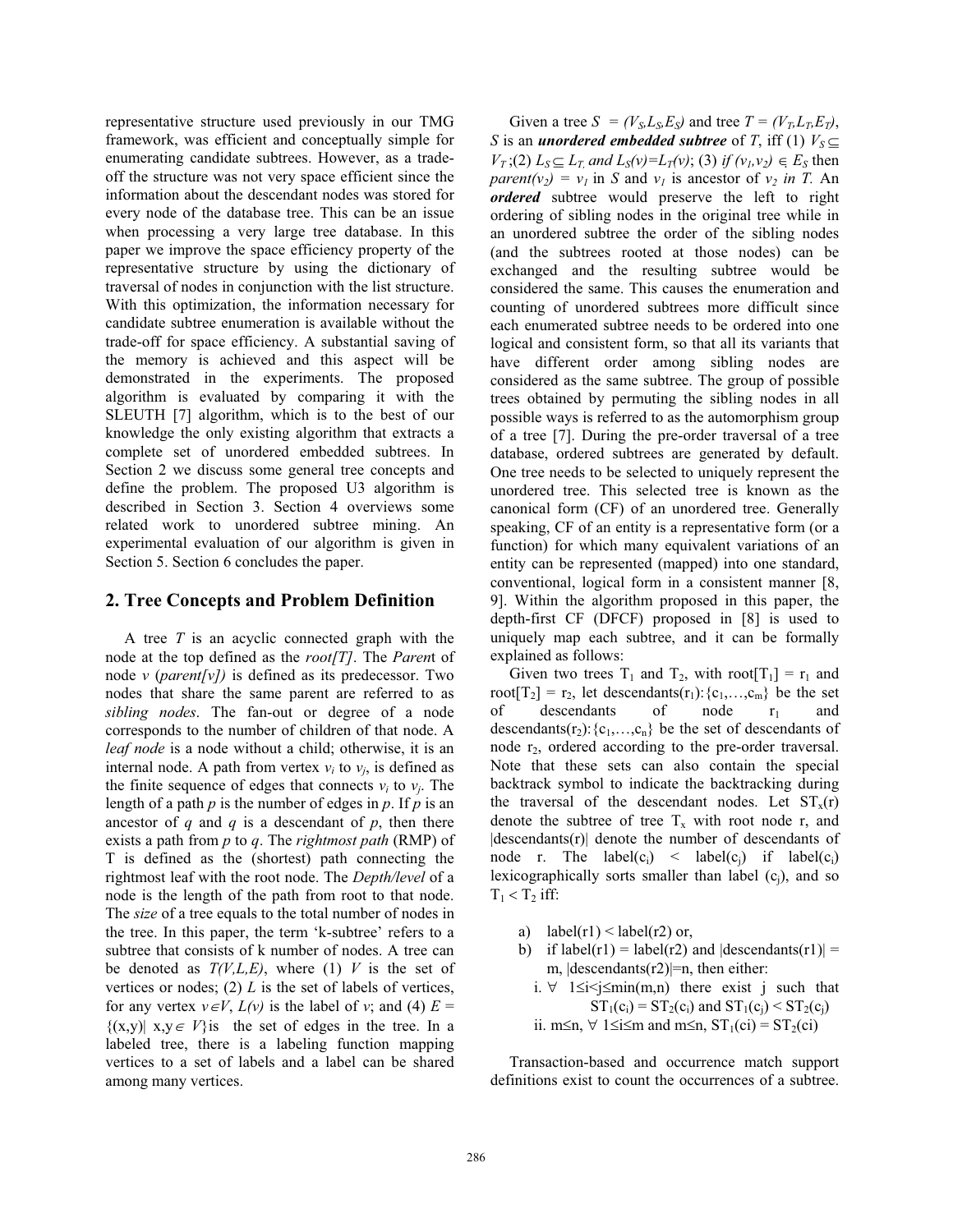When using the *transaction-based support* definition, the transactional support of a subtree *t*, denoted as  $\sigma_{tr}(t)$ in a tree database  $T_{db}$  is equal to the number of transactions in  $T_{db}$  that contain at least one occurrence of subtree *t*. Let the notation  $t \prec k$ , denote the support of subtree *t* by transaction *k*, then for *TS*,  $t \le k = 1$ whenever *k* contains at least one occurrence of *t*, and 0 otherwise. Suppose that there are *N* transactions  $k_1$  to  $k_N$  of tree in *Tdb*, the  $\sigma_{tr}(t)$  in  $T_{db}$  is defined as  $\sum_{i=1}^{N}$  $\sum_{i=1}$   $t \prec k_i$  $\prec k$ . The *occurrence-match support* takes the

repetition of items in a transaction into account and counts the subtree occurrences in the database as a whole. Hence, the occurrence-match support  $(\sigma)$  of a subtree *t*, denoted as  $\sigma_{oc}(t)$ , in a tree database  $T_{db}$  is equal to the total number of occurrences of *t* in all transactions in  $T_{db}$ . Let function  $g(t, k)$  denote the total number of occurrences of subtree *t* in transaction *k*. If there are *N* transactions  $k_l$  to  $k_N$  of tree in  $T_{db}$ ,  $\sigma_{oc}(t)$  in

 $T_{db}$  can be defined as  $\sum_{i=1}^{N}$  $\sum_{i=1}$  *g*  $(t, k)$  $(t, k_i)$  .

**Frequent subtree mining.** Let *Tdb* be a tree database consisting of  $N$  transactions of trees,  $K_N$ . The task of frequent subtree mining from *Tdb* with given minimum support  $(\sigma)$ , is to find all candidate subtrees that occur at least  $\sigma$  times in *Tdb*. To ensure that the downward-closure lemma holds [10] each k-1-subtree of a frequent k-subtree has to be frequent. Hence, during the candidate enumeration and counting phase the k-subtrees that contain any infrequent k-1 subtrees have to be pruned from the frequent set (*Fk*). This problem is known as k-1 pruning [2, 4, 5] and for the transactional support definition, opportunistic approaches [2] have been employed to achieve the desired result in less time. However, when using occurrence-match support, full (k-1) pruning should be performed at each iteration of generating a k-subtree from a (k-1)-subtree so that no 'pseudo-frequent' subtrees [4, 5] would be generated. The rationale of this has already been explained in [4, 5] and an example of a pseudo-frequent subtree will be provided later in the experimental section.

An illustration of different subtrees is given in Figure 1. In this paper, the term 'occurrence coordinate(s) (*oc)*' will be used to refer to the position(s) of a particular node or a subtree in the tree database. In the case of a node, *oc* corresponds to the pre-order position of that node in the tree database (left of circle in Figure 1), whereas for a subtree, *oc* is a sequence of *oc* from nodes that belong to that particular subtree. On the right hand side of Figure 1, the *oc* of each subtree are presented with the corresponding transaction that they occur in. If ordered induced subtrees are mined, *st1* occurs only once in *T1* with *oc*:125; whereas, if unordered induced subtrees are mined, the order of node *'c'* and *'e'* can be exchanged and hence now *st1* occurs in *T2* as well with *oc*:132 (note: the order of occurrence coordinates is exchanged since the order of corresponding nodes is exchanged). If embedded subtrees are mined, a parent in *st1* subtree can be an ancestor in *Tdb* and hence many more occurrences of *st1* are counted as can be seen in the top right corner of Figure 1. For an example of difference in support definitions, suppose that unordered embedded subtrees are mined. The  $\sigma_{tr}(st2) = 2$  since *st2* is supported by both *T1* and *T2*, while  $\sigma_{oc}(st2) = 7$  since  $st2$  occurs three times in *T1* and four times in *T2*.



**Figure 1. Example Tree Database (TDB) consisting of two transactions (T1 & T2))** 

## **3. U3 Algorithm**

The basic steps taken by the U3 algorithm are presented in the flowchart of Figure 2, and these are explained in detail later in this section. The tree database is first transformed into a database of rooted integer-labeled trees. It is then ordered into its CF to reduce the average number of generated candidate subtrees that need to be ordered. Recursive List (RL) is constructed which is a global sequence of encountered nodes in the pre-order traversal that stores necessary node information. During this process the set of frequent 1-subtrees (*F1*) is obtained by hashing the encountered node labels. TMG candidate generation using the *RL* structure takes place and the string representations of candidate subtrees are hashed to the Ck hash table and the right-most path (*RMP*) occurrence coordinates are stored. Prior to hashing the string representation of each candidate subtree, it is first ordered into its CF, if necessary. The process repeats until all frequent k-subtrees are enumerated. We next explain the way that trees are represented at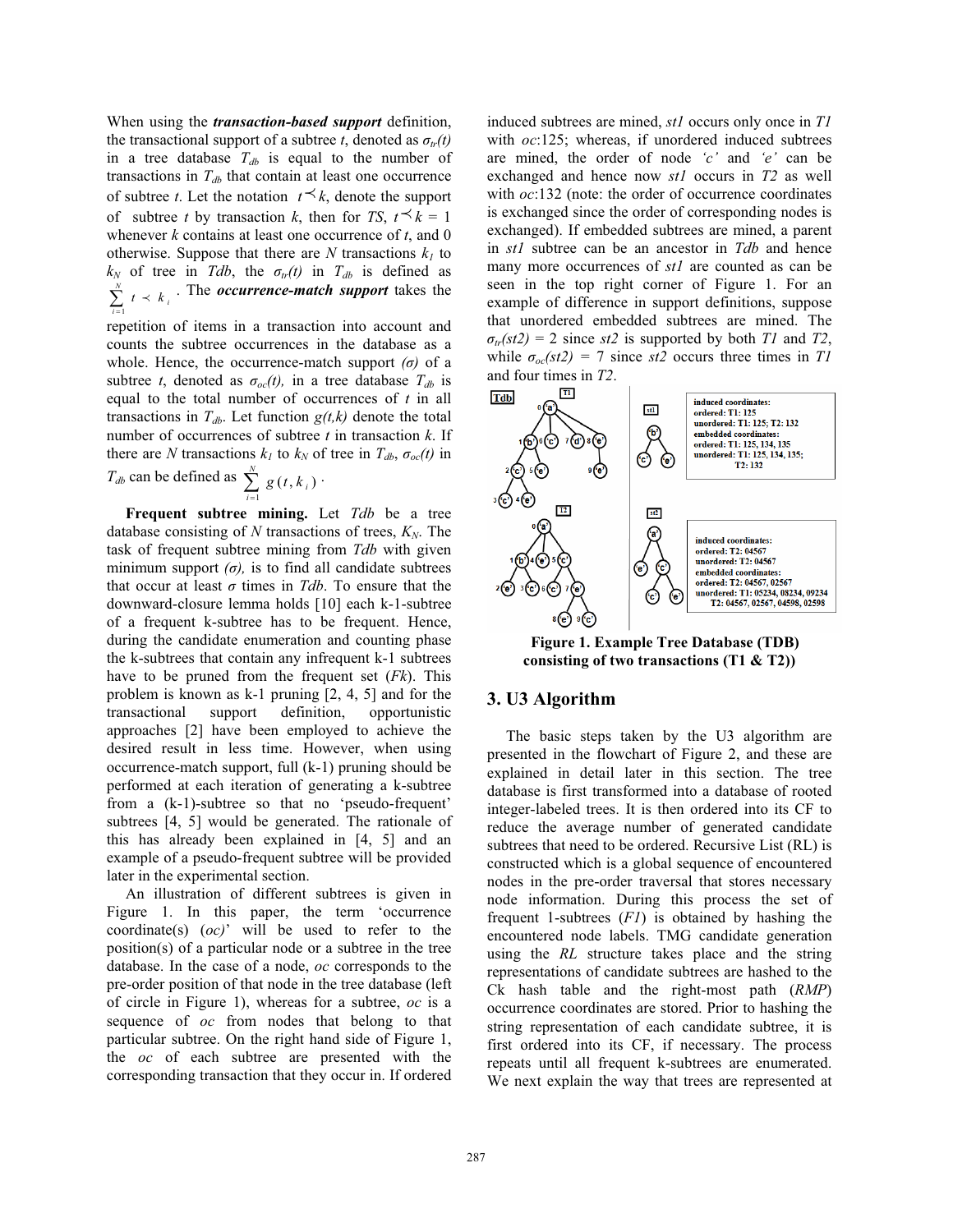the implementation level and how the DFCF ordering scheme can be re-formulized with respect to this representation.





**Tree Representation and Canonical Form Ordering.** A tree is represented using the pre-order string encoding  $(\varphi)$  as described in [2, 4]. It is a sequential representation of the nodes of a tree as encountered during the pre-order traversal of that tree. The backtrack symbol  $('')$  is used whenever moving up a node in the tree during the pre-order traversal. We denote encoding of a subtree T as  $\varphi(T)$  and for example from Figure 1,  $\varphi(Tl)$ : 'a b c c / e / / e / / c / d / e e / / '. The backtrack symbols can be omitted after the last node. We refer to a group of subtrees with the same encoding *L* as candidate subtrees *CL*. The canonical form ordering occurs at the start where the whole tree database is ordered into its canonical form and later where candidate subtrees are ordered so that unordered subtrees are correctly enumerated. The DFCF ordering scheme can now be reformulated with respect to the tree representation used.

Given two trees T1 and T2, with root[T1] = r1 and root[T2] = r2, let  $C(r1)$  and  $C(r2)$  denote the children sets of r1 and r2, respectively. Further, let  $\varphi(Tx)_k$ denote the  $k<sup>th</sup>$  element of the pre-order string encoding of tree Tx  $(x = 1 \text{ or } 2)$ (this can be either a node label or the special backtrack ('/') symbol which, as mentioned earlier, is considered smaller than any other label). T1 is considered smaller than T2 iff either:

- a.)  $L(r1) < L(r2)$ , or
- b.)  $L(r1) = L(r2)$  and either size( $C(r1)$ ) < size(C(r2)) and  $\varphi(T1)_k = \varphi(T2)_k$  for all  $1 \le k \le k$ length( $\varphi(T1)$ ), or  $\varphi(T1)_k < \varphi(T2)_k$  for some 1  $\leq k <$  length( $\varphi(T1)$ ).

**Recursive List (***RL***) and F1 Construction.** The tree database,  $T_{db}$  is scanned once to create the global pre-order sequence *RL* in memory, which provides shared global nodes' related information that can be directly accessed. RL stores each node in  $T_{db}$  following the pre-order traversal indexing. *Position*, *label*, *scope*, and *level* information are stored for each node. The level of a node refers here to the level in the  $T_{db}$  tree, where this node occurs. An item in the RL at position *i* is referred to as *D[i]*. Every time a node is inserted into the *RL*, we generate a candidate 1-subtree. Based on its label, we increment its support count in the  $C_1$  hash table. If its support count is  $\geq \sigma$  (user-specified minimum support count), we insert the candidate 1 subtree to the frequent 1-subtree set,  $F_I$ . An example RL structure representing the tree T1 from Figure 1 is displayed in Figure 3. The pre-order position of a node in the tree database is equal to the index of the *RL* at which that nodes is stored, and the label, scope and level are shown in that order underneath the entry. All this information is necessary to enumerate only valid subtree candidates and is accessed in the TMG candidate enumeration process explained next.

|  |  |  |                                                                       | $[0]$ $[1]$ $[2]$ $[3]$ $[4]$ $[5]$ $[6]$ $[7]$ $[8]$ $[9]$ |  |
|--|--|--|-----------------------------------------------------------------------|-------------------------------------------------------------|--|
|  |  |  | a, 9,0 b, 5,1 c, 4,2 c, 3,3 e, 4,3 e, 5,2 c, 6,1 d, 7,1 e, 9,1 e, 9,2 |                                                             |  |

**Figure 3. Recursive List representation of tree T1** 

A particular subtree, as defined by its encoding can be found at many places in the database and these different occurrences need to be stored so that subsequent set of candidates can be generated. We only store the occurrence coordinates of the nodes in the right-most path of the subtree (referred to as *RMPoc*). Within our framework, this information is sufficient for enumerating candidate  $(k+1)$ -subtrees from a frequent *k*-subtree. Given a k-subtree *T* with *oc*  $[e_0, e_1, \ldots e_{k-1}]$ , the *RMP-oc* of *T*, denoted by  $\Psi(T)$ , is defined by  $[e_0, e_1, \ldots, e_j]$  such that  $\Psi(T) \subseteq oc(T)$ ;  $e_j = e_k$ . *i*; and  $j \leq k$ -1 and the path from  $e_i$  to  $e_0$  is the *RMP* of tree *T*. Vertical Occurrence List (*VOL*) [1,3] is used to store all  $\mathcal{Y}(T)$  of a subtree *T* represented by its preorder string encoding  $\varphi(T)$ , and to determine the occurrence-match and transaction-based support. A transaction identifier  $(id)$  is stored for each  $\Psi(T)$  so that the occurrence match of *T* equals to |*VOL*| while the transaction-based support equals to the number of unique *tid*s in *VOL*.

**TMG Candidate Subtree Generation (Ck and Fk construction).** TMG is a specialization of the right most path extension method which has been reported to be complete and non-redundant [2, 4]. To enumerate all embedded k-subtrees from a (*k-1*)-subtree, the TMG enumeration approach extends one node at a time for each node in the *RMP* of a (*k-1*)-subtree. Hence, it is a breadth-first (*BF*) enumeration strategy. Suppose that nodes in the *RMP* of a subtree are defined as *extension points*. The TMG can be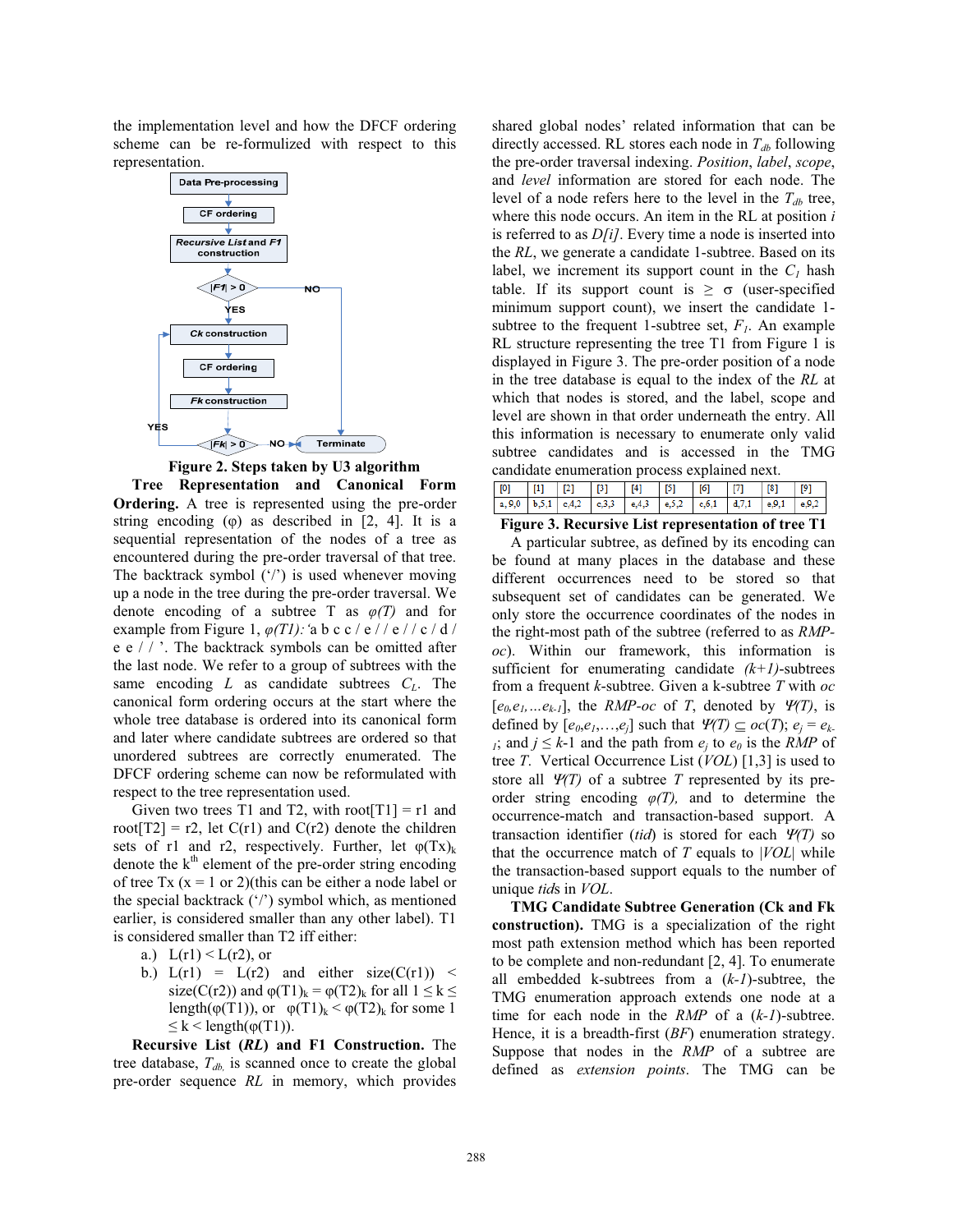formulated as follows. Let  $\Psi(T_{k-1})$ : [ $e_0, e_1, \ldots e_j$ ] denote the *RMP-oc* of a frequent (k-1)-subtree  $T_{k-1}$ , and  $\Phi$  the *scope* of the root node  $e_0$ . TMG generates k-subtrees by extending each extension point  $n \in \Psi(T_{k-l})$  with a node with *oc t* iff  $n \le t \le \Phi$ . Suppose that the encoding of  $T_{k-1}$  is denoted by  $\varphi(T_{k-1})$  and  $l(e_j,t)$  is a labeling function for extending extension point *n* with a node at position *t.*  $\varphi(T_k)$  would be defined as  $\varphi(T_{k-1})+l(e_j,t)$ , where  $l(e_j,t)$  determines the number of backtrack symbols '/' to be appended before the label of the new node is added to  $\varphi(T_k)$ . The number of backtrack symbols is calculated as the shortest path length between the extension point *n* and the right-most-node *r,* (notation *pl(n,r)*)*.* To generate RMP at each step of candidate generation, we utilize the computed number of backtrack symbols *b* that need to be appended before the new node with *oc t* is added to the encoding. Given that the  $\Psi(T_{k-1})$  is  $[e_0, e_1, ..., e_j]$ , the RMP of the k-subtree  $(\Psi(T_k))$  is generated by appending *t* at position  $(j+1)$  - *b* of the  $(\Psi(T_{k-1}))$  and removing any *RMP-oc* that occur after *t*, thereby making *t* the right most node of  $T_k$ . This will make sure that at each extension of (k-1)-subtree, *RMP-oc* of k-subtree are appropriately stored.

To provide an illustrative example let us say that we are extending the  $T_{k-1}$  subtree from Figure 4, where  $\Psi(T_{k-1})$ :[0,4,5],  $\varphi(T_{k-1})$ :'a b / b c', and rightmost-node 'c' ( $oc:5$ ). If we are extending  $T_{k-1}$  from extension point node 'b' (*oc*:4) with node 'e' (*oc*:8) then *l(5,8)* will append one backtrack symbol (*pl(4,5)*  $= 1$ ) and the label 'e' to  $\varphi(T_{k-1})$ . The new encoding  $\varphi(T_k)$  becomes 'a b / b c / e', and  $\Psi(T_k): [0,4,8]$  (i.e. inserting 8 at position (j+1) -  $b = (3+1) - 1 = 3$  of  $\mathcal{Y}(T_k)$ *1)).*



**Figure 4. TMG enumeration: extending (k-1)** subtree  $T_{k-1}$  ( $\varphi(T_{k-1})$ : 'a b / b c' (oc:0145)) with nodes **at positions 6, 7, 8, 9, and 10** 

In the case of unordered subtrees, the right-mostnode may not always correspond to the last node (tail position) in the encoding as it does for the ordered subtree case. We refer to this case as *non-tail*  expansion. A notion of pivot position  $\zeta$  is used to denote the position in the subtree encoding that corresponds to the right-most-node. Each RMP-OC of a subtree will store an integer indicating the pivot position  $\zeta$  in the encoding for that particular occurrence of the subtree. Hence, for a *non-tail expansion* of a subtree  $T_{k-l}$ , if we are appending a new node with label *l* and *oc t*, rather than appending the backtrack symbols (if any) and *l* to the last node in  $\varphi(T_{k-l})$ , it will be appended to the pivot position  $\zeta$  by the function  $l(\varsigma, t)$ , in order to obtain  $\varphi(T_k)$ . Please note that if there are *b* backtrack symbols to be appended with *l* and there were already some backtrack symbols after the pivot position  $\zeta$  in  $\varphi(T_{k-1})$ , then *l* will be appended after the  $b<sup>th</sup>$  backtrack symbol. Furthermore, an additional backtrack symbol will be appended after the position in the encoding where *l* has been appended. To illustrate this please consider the subtree *st2* from T2 in Figure 1, with *oc*:05674,  $\Psi(st2)$ :[0,5,7] *and*  $\varphi(st2)$ :'a c c / e / / e' (note that *oc* of *st2* is different to the one displayed in Figure 1 because it is ordered according to the DFCF explained earlier. As can be seen the right-most node does not correspond to the last node 'e' in the encoding with *oc*:4, but rather to node 'e' with *oc*:7. Therefore, if we are extending *st2* from extension point node 'e' (*oc*:7) with node 'c' (*oc*:9) then  $l(7,9)$  will append the label 'c' to  $\varphi(st2)$  at pivot position  $\varsigma$  and add '/' after 'c'. The new encoding becomes 'a c c / e c / / / e'.

*Avoiding CF ordering.* Ordering a subtree into its *CF* can be quite expensive due to the expensive traversal of the string encodings in order to determine and compare the sibling nodes. Due to the fact that in our approach the whole tree database is first sorted into its *CF* and each previously enumerated k-1 subtree is ordered, many subtrees may already be in their CF when k-subtree enumerations are performed for  $k > 2$ . Hence, within the *CF* ordering scheme we have determined a few preconditions that allow us to assume that a subtree is already in its *CF* and that no ordering is required. These preconditions occur when we are appending a new node 'n' to the right-most node 'r' of the currently expanding subtree.

*Precondition 1: parent(n) = r;* 

*Precondition 2: Let the left sibling of n be 'ln', then children(ln) = null and*  $L(ln) = L(n)$ *, OR*  $L(ln) \le L(n)$ *.* 

If any of the above conditions are met the ordering can be skipped which results in a run time reduction as was experimentally demonstrated in [3].

*Pruning***.** To make sure that all generated subtrees do not contain infrequent subtrees, full (k-1) pruning [7,1,2] must be performed. This implies that at most  $(k-1)$  numbers of  $(k-1)$ -subtrees need to be generated from the currently expanding k-subtree. When the removal of root node of k-subtree doesn't generate a *forest* [2, 4] then an additional (k-1)-subtree is generated by taking the root node off from the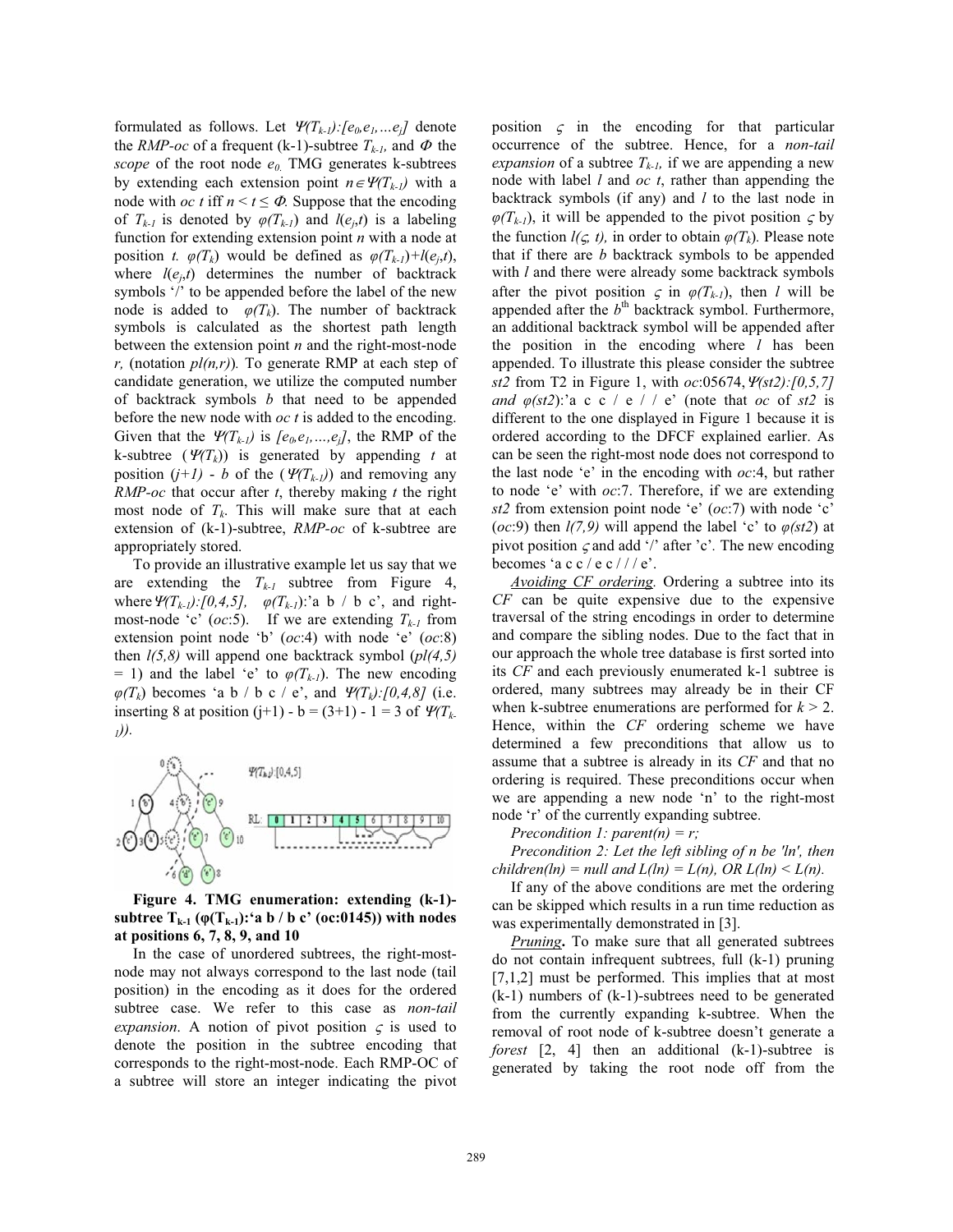expanding k-subtree. The expanding k-subtree is pruned when at least one (k-1)-subtree is infrequent. This ensures that the downward-closure lemma [10] is satisfied and in the case of occurrence match support no pseudo-frequent subtrees will be generated. The whole TMG candidate enumeration process repeats until all frequent k-subtrees are generated.

## **4. Related Works**

A number of algorithms have been developed for the problem of unordered subtree mining. The Unot algorithm [11] uses a reverse search technique for incremental computation of unordered subtree occurrences. Nijssen and Kok [12] present a bottom-up strategy for determining the frequency of unordered induced subtrees. Breadth-first canonical form (BFCF) and depth-first canonical form (DFCF) for labeled rooted unordered trees has been presented in [8]. In the same work the authors proposed two algorithms: RootedTreeMiner, which is the authors' reimplementation of Unot (a vertical mining algorithm based upon BFCF) and FreeTreeMiner, which extends the DFCF for discovering labeled free trees. As an extension to the work, HybridTreeMiner [13] is an efficient algorithm that systematically enumerates all subtrees by traversing an enumeration tree which is defined based upon the BFCF for unordered subtrees. All these algorithm mine induced subtree while the SLEUTH [7] algorithm extract all frequent unordered embedded subtrees by using unordered scope-list joins via the descendant and cousin tests. Another algorithm for mining frequent embedded unordered subtrees is TreeFinder [14] that uses an Inductive Logic Programming approach, but which in the process can miss many frequent subtrees. More recently, a related problem of mining maximal embedded unordered subtrees has been addressed in [15]. A maximal pattern is a frequent pattern in which no proper superset is frequent.

## **5. Experimental Results**

Our U3 algorithm is evaluated by comparing it with the SLEUTH [7] algorithm. Since the approach described in [15] extracts maximal patterns rather than the complete set of frequent patterns, it is not as suitable for comparison. For transaction based support our algorithm is preceded with 'T-' (e.g. T-U3). When no full (*k*-1) pruning is performed (NP) is added at the end (e.g. U3(NP)). TreeGenerator [2] is used to obtain the artificial tree databases. We also use a reduced version (54%) of CSLogs real world data set [2] because when the full dataset is used all of the compared algorithms fail to return any results for a reasonable support threshold. The minimum support  $\sigma$ is denoted as (sxx), where xx is the minimum frequency threshold. Experiments were run on 3Ghz (Intel-CPU), 2Gb RAM, Mandrake 10.2 Linux machine.

**Time Performance Test** (CSlogs)**.** As can be seen in Figure 5, the T-U3 algorithm enjoys better time performance when compared to SLEUTH which has some performance issues for decreasing support value. We refrained from running it further for lower support thresholds (s100 and s150) since there was already such a large jump in performance from s205 to s200. The time taken would be too long and recording the result would increase the scale of the y-axis from the graph and thereby decrease the clarity of the displayed results. However, we show that the T-U3 algorithm still performed reasonable well for s100 and s50. By not performing full pruning there was an additional performance gain by T-U3(NP). The performance gain firstly comes from avoiding the generation of all possible k-1 subtrees, and secondly because canonical form transformations do not need to be performed for all the (*k*-1) subtrees of a potentially frequent *k*subtree.



**Figure 5. Time performance test on CSLogs data** 

**Scalability Test.** We used a synthetic datasets that consists of 10,000 items, with average depth and fanout of 40. The number of transactions used was 500K, 1M, 2M, and the respective support threshold was 250, 500 and 1000. All the tested algorithms are well scalable for the different dataset sizes (Figure 6(a)). The time performance is comparable among the algorithms with T-U3 performing slightly better than others. In Figure 6(b), we show the total number of frequent subtrees returned by each algorithm. The result indicates that SLEUTH returns the same number of frequent subtrees as T-U3(NP) which hints that SLEUTH does not perform full (k-1) pruning but rather adapts an opportunistic approach as done by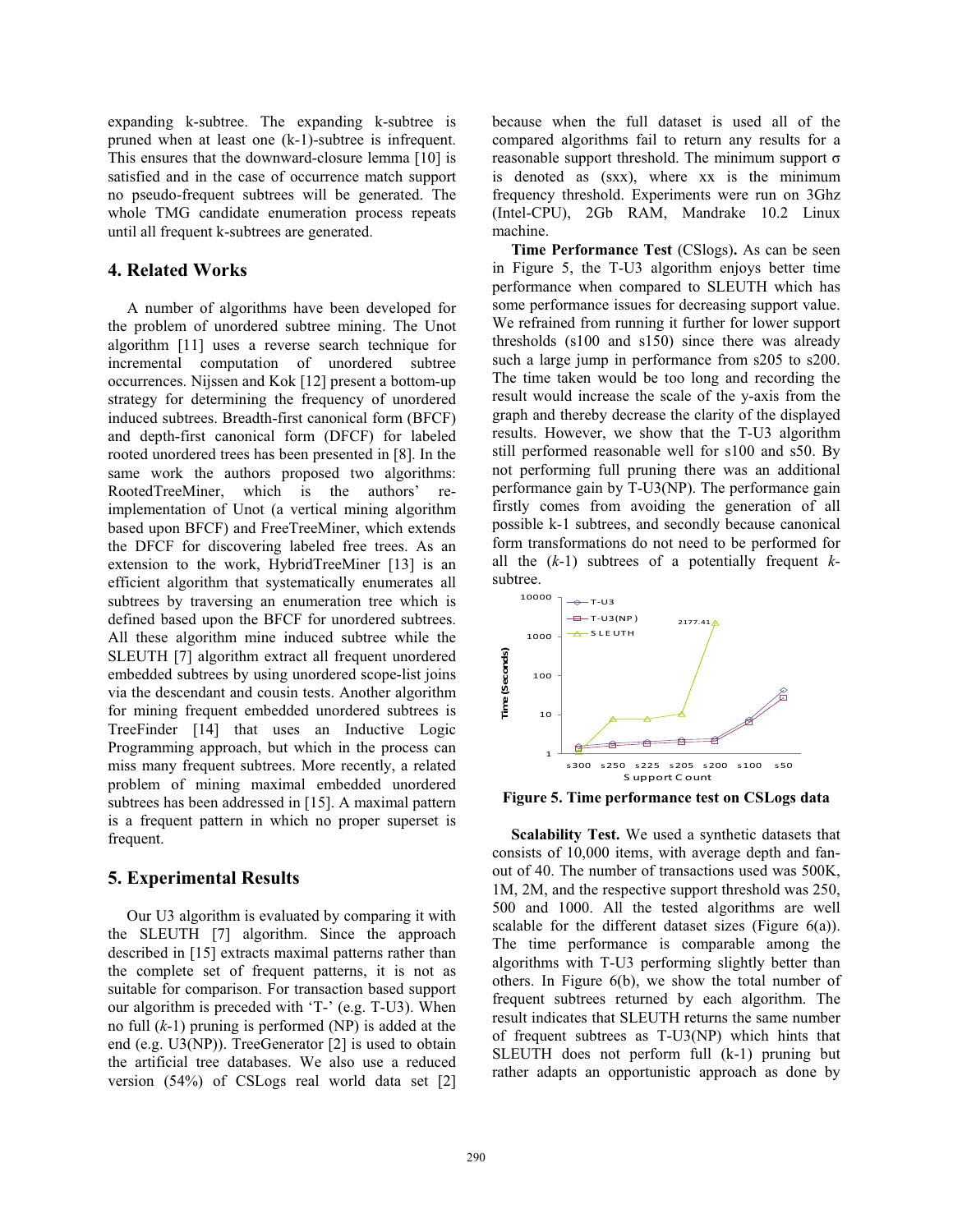VTreeMiner [2] algorithm for mining ordered embedded subtrees.



**(b)** Number of frequent subtrees reported **Figure 6. Scalability test** 

**Occurrence Match Support Testing.** An artificial tree data set was used with an average depth and fanout of 40, and 1000K transactions. U3 algorithm has a better time performance when compared to the SLEUTH algorithm (Figure 7(a)), which generates extra candidate subtrees as frequent (Figure 7(b)). Whenever the minimum support is set to 75, we can see that both U3 variants start to degrade. By analyzing the process we notice that both U3 variants get close to reaching the system memory capacity at which point they start to use the machine virtual memory. Whenever a program uses virtual memory, it swaps data back and forth between the main memory and the secondary storage, which can significantly slow down any kind of processing. The SLEUTH on the other hand conserves the system memory better as it utilizes the depth-first (DF) enumeration approach. A DF enumeration will generate all different length candidate subtrees from each transaction completely before moving to the next transaction and the information about that transaction can be removed from memory. In contrast, the breadth-first (BF) enumeration strategy will need to store the occurrence coordinates of generated (k)-subtrees which is later used for generating  $(k+1)$ -subtrees from the same transaction. However, when generating a k-subtree using the DF enumeration method, information regarding the frequency of its (k-1)-subtrees may not be available at that time, whereas with the BF approach the frequency of all its (k-1)-subtrees has been determined. Therefore, full pruning can be done in a more complete way in the BF approach than in the DF approach which is forced to employ an *opportunistic pruning* [2] strategy that only prunes infrequent subtrees in an opportunistic way. In many cases as shown by other experiments, BF enumeration employed by the U3 can be very effective and more efficient whenever the memory space is not an issue.











**Figure 8. Number of subtrees reported for the**  example tree at  $\sigma_{\text{oc}} = 2$ 

**Ck and Fk generation.** A simple dataset was developed that represents the tree displayed at the top of Figure 8 above. The aim is to show how the number of candidate and frequent subtrees enumerated by different approaches can vary even for such a simple dataset. As can be seen from the chart of Figure 7,